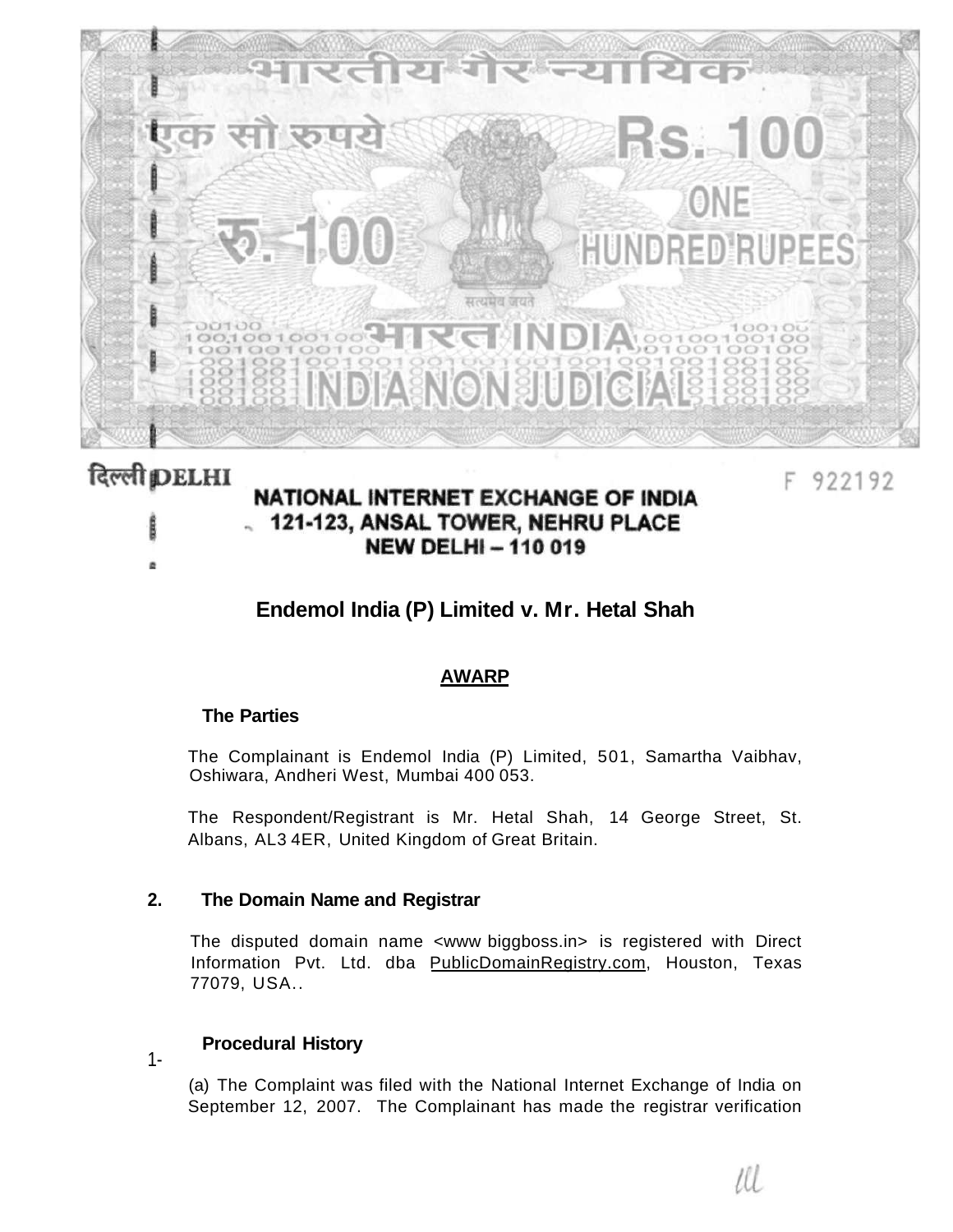in connection with the domain name at issue. The print out of e mail reply so received is attached with the Complaint. It is confirmed that the Respondent is listed as the registrant and the contact details for the administrative, billing, and technical contact for the disputed domain name are that of the Respondent. The Exchange verified that the Complaint satisfied the formal requirements of the .IN Domain Name Dispute Resolution Policy (INDRP) (the "Policy") and the Rules framed thereunder.

(b) In accordance with the Rules, on August 9, 2008 the Sole Arbitrator formally notified the Respondent of the Complaint along with all its annexures. The Respondent was required to submit his defence within 15 days from the date of receipt of the letter, that is, by August 31, 2008. The Respondent was informed that if his response was not received by that date, he would be considered in default and the matter will proceed ex parte. The Respondent did not submit any response. Accordingly, the Respondent's default was notified.

(c) The National Internet Exchange of India appointed Dr. Vinod K. Agarwal, Advocate and Solicitor, Former Law Secretary to the Government of India, 812 Surya Kiran Building, Kasturba Gandhi Marg, New Delhi - 110 001 as the Sole Arbitrator to decide the domain name dispute. The Arbitrator finds that he was properly appointed. The Arbitrator has submitted the Statement of Acceptance and Declaration of Impartiality and Independence, as required by the Exchange.

#### 4. Factual Background

From the Complaint and the various annexure to it, the Arbitrator has found the following facts:

Complainant's activities

The Complainant was formed in 1994 by a merger of television production companies. The Complainant has presence in 25 countries including the United States, the United Kingdom, Spain, Italy, Germany, Poland, Latin America, South Africa, India, etc. Further that Endemol is a format company being big Brother one of its top formats. This "reality television" show in being broadcast in many countries with various local versions. The other Endemol programmes include Changing Rooms, Ready Steady Cook, Deal or no Deal, Ground Force, Space Cadets, Fear Factor, etc. A large number of Indian versions of these programmes have been shown in Indi9a also.

Respndent's Identity and Activities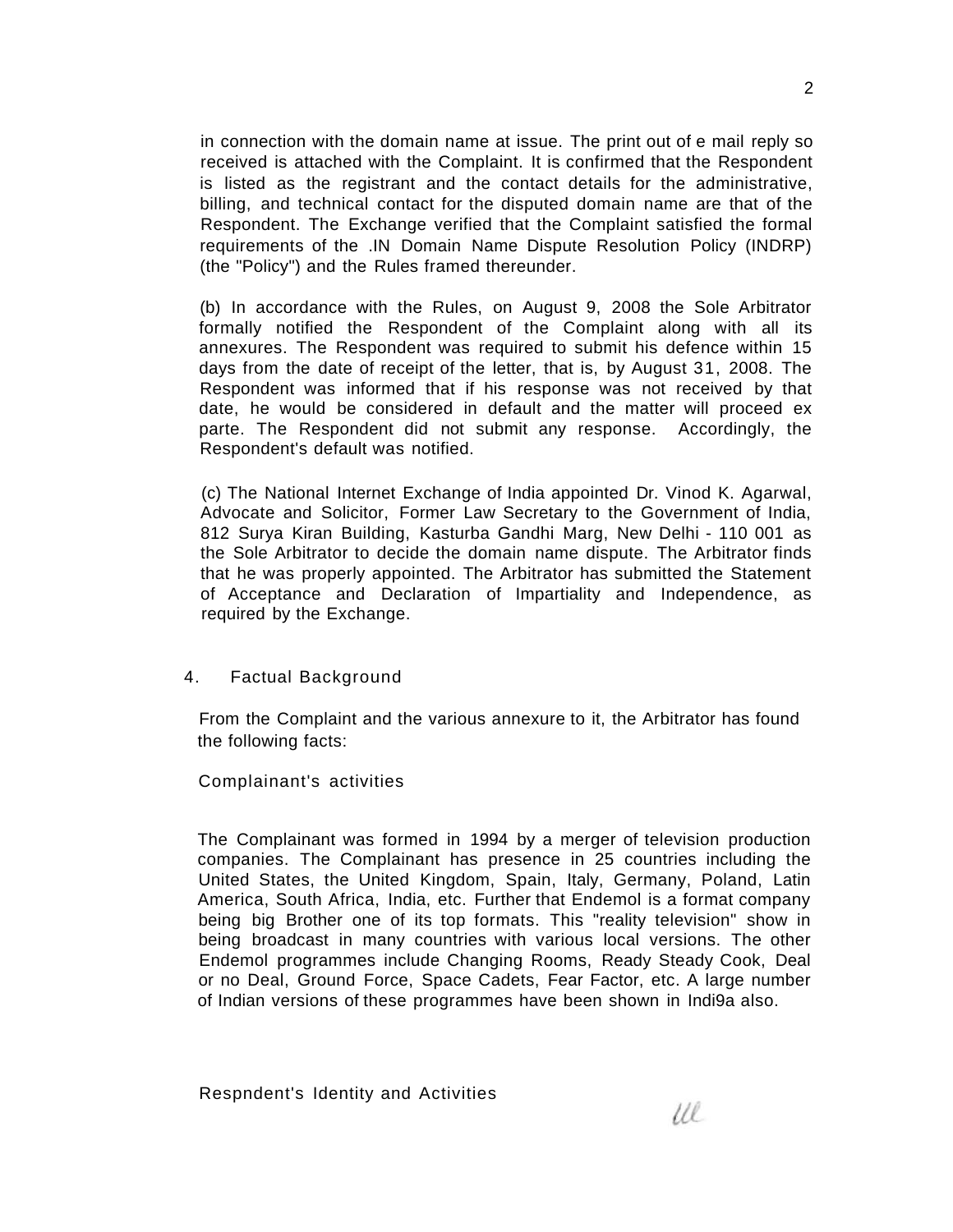The Registrant did not reply to the Complainant's contentions. Hence, the Registrant's activities are not known.

### **5. Parties Contentions**

#### **A. Complainant**

The Complainant contends that each of the elements specified in Article 4 of the Policy are applicable to this dispute.

In relation to element (i) that is, the Respondent's domain name is identical or confusingly similar to a name, trademark or service mark in which the Complainant has rights, the Complainant contends that it is known amongst television viewers' as BIGG BOSS. The BIGG BOSS mark is registered in many other countries. The Complainant has placed reliance on two decisions. The first case is Montari Overseas v. Montari Industries Limited (1996 PTC 142). In this case it has been held that "when a defendant does business under a name which is sufficiently close to the name under which the plaintiff is trading and that name has acquired a reputation and the public at large is likely to be misled that the defendant's business is the business of the plaintiff or the branch or department of the plaintiff, the defendant is liable for an action in passing off."

The Complainant trademark is also BIGGBOSS. The disputed domain name is <[www.biggboss.in>](http://www.biggboss.in). Therefore, it is likely to be confusing with Complainant's distinctive mark. .

In relation to element (ii), that is, the Respondent has no rights and legitimate interests in respect of the domain name, the Complainant contends that the Respondent (as an individual, business, or other organization) has not been commonly known by the mark BIGGBOSS. Further, the Respondent is not making a legitimate or fair use of the said domain name for offering goods and services. The Respondent registered the domain name tor the sole purpose of creating confusion and misleading the general public and the customers of the Complainant.

Regarding the element at (iii), that is, The Registrant's domain name has been registered or is being used in bad faith, the Complainant contends that the main object of registering the domain name <[www.biggboss.in>](http://www.biggboss.in) by the Registrant is to earn profit by offering it for sale and to mislead the general public and the customers of the Complainant. The Complainant has stated that the use of a domain name that appropriates a well known trademark to promote competing or infringing products cannot be considered a "bona fide offering of goods and services".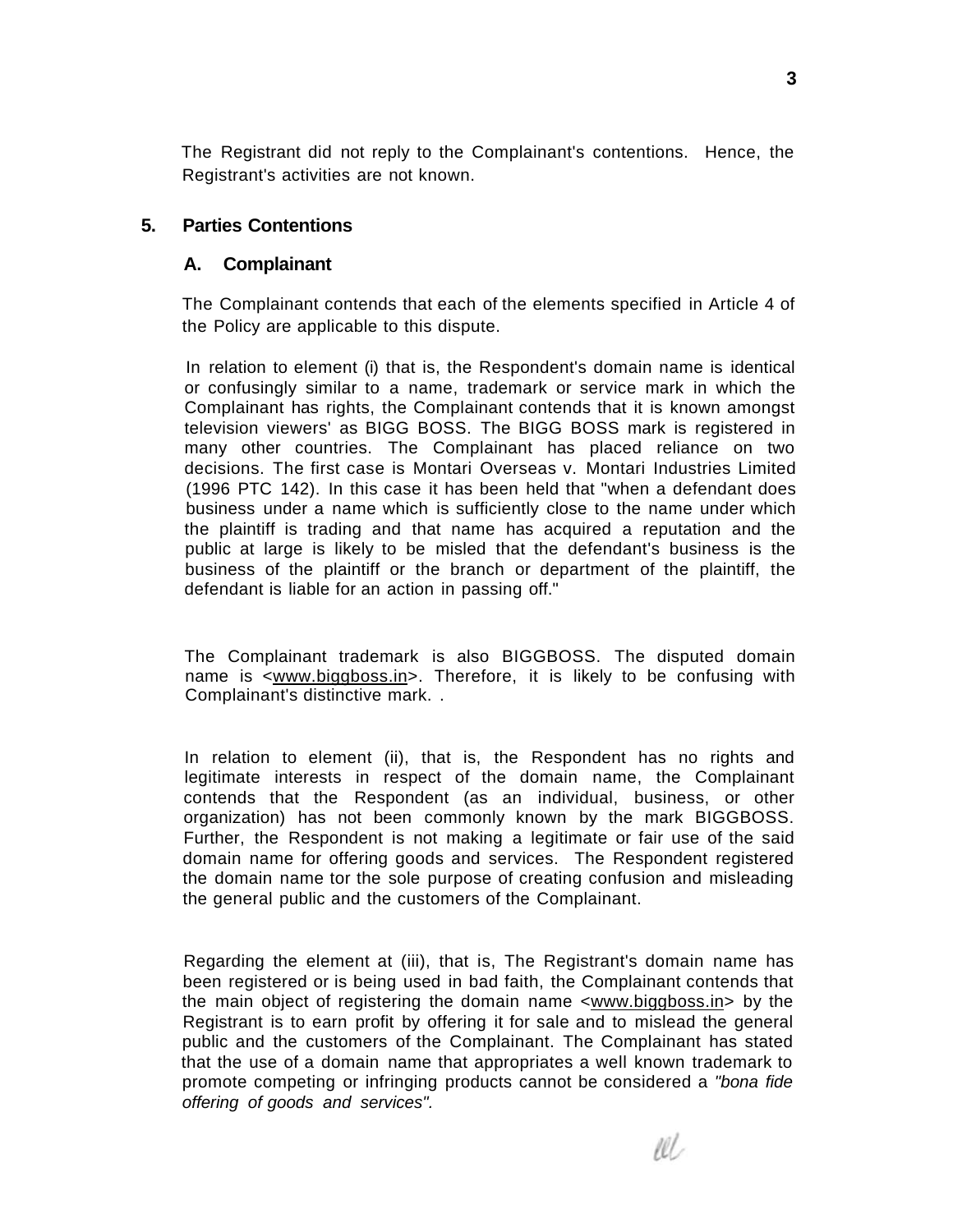#### **B. Registrant**

The Registrant did not reply to the Complainant's contentions.

#### **6. Discussion and Findings**

The Rules instructs this Arbitrator as to the principles to be used in rendering its decision. It says that, "an arbitrator shall decide a Complaint on the basis of the statements and documents submitted to it and in accordance with the Arbitration and Conciliation Act 1996, Dispute Resolution Policy, the Rules of Procedure and any bye-laws, rules and guidelines framed thereunder and any law that the Arbitrator deems to be applicable".

According to the .In Domain Name Dispute Resolution Policy, the Complainant must prove that:

- (i) the Registrant's domain name is identical or confusingly similar to a name, trademark or service mark in which the Complainant has rights;
- (ii) The Respondent has no rights or legitimate interests in respect of the domain name; and
- (iii) The Registrant's domain name has been registered or is being used in bad faith;

#### **A. Identical or Confusingly Similar**

BIGGBOSS is the registered trademark of the Complainant. It is registered in many countries. The Complainant brings out television shows with this name in many countries and also in different languages. Further that, the disputed domain name is very much similar to the trade mark of the Complainant.

The Complainant has business interests in many countries and it uses the trade name BIGG BOSS in these countries. As such, consumers looking for BIGG BOSS may instead reach the Respondent's website. Therefore, I hold that the domain name <[www.BIGGBOSS.in>](http://www.BIGGBOSS.in) is confusingly similar to the Complainant's trademark.

#### **B. Rights or Legitimate Interests**

According to the Policy, the Respondent may demonstrate its rights to or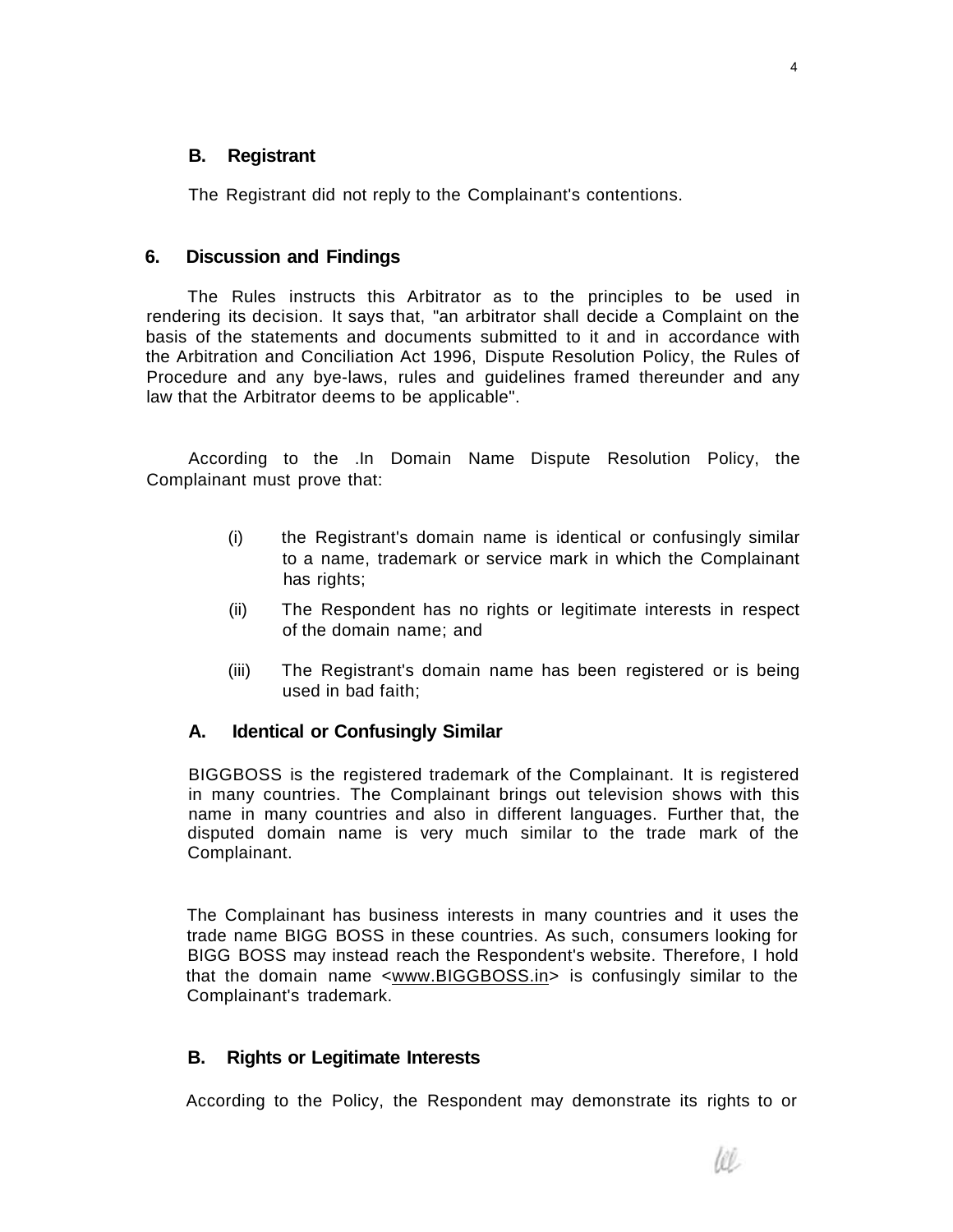legitimate interest in the domain name by proving any of the following circumstances:

- (i) before any notice to the Registrant of the dispute, the Registrant's use of, or demonstrable preparations to use, the domain name or a name corresponding to the domain name in connection with a bona fide offering of goods or services;
- (ii) the Registrant (as an individual, business or other organization) has been commonly known by the domain name, even if the Registrant has acquired no trademark or service mark rights; or
- (iii) The Registrant is making a legitimate non-commercial or fair use of the domain name, without intent for commercial gain to misleadingly divert consumers or to tarnish the trademark or service mark at issue.

The Respondent has not filed any response in this case. There is no evidence to suggest that the Respondent has become known by the disputed name 'biggboss' anywhere in the world. Biggboss is the name and mark of the Complainant. It is evident that the Respondent can have no legitimate interest in the domain name. Further, the Complainant has not licensed or otherwise permitted the Registrant to use its name or trademark or to apply for or use the domain name incorporating said name. Based on the default and the evidence adduced by the Complainant, it is concluded that the above circumstances do not exist in this case and that the Respondent has no rights or legitimate interests in the disputed domain name. I, therefore, find that the Respondent has no rights or legitimate interests in the domain names.

### **C. Registered and Used in Bad Faith**

Any of the following circumstances, in particular but without limitation, shall be considered evidence of the registration or use of the domain name in bad faith:

(i) Circumstances indicating that the Respondent has registered or acquired the domain name primarily for the purpose of selling, renting, or otherwise transferring the domain name registration to the Complainant, who bears the name or is the owner of the trademark or service mark or to a competitor of that Complainant, for valuable consideration in excess of documented out of pocket costs directly related to the domain name; or